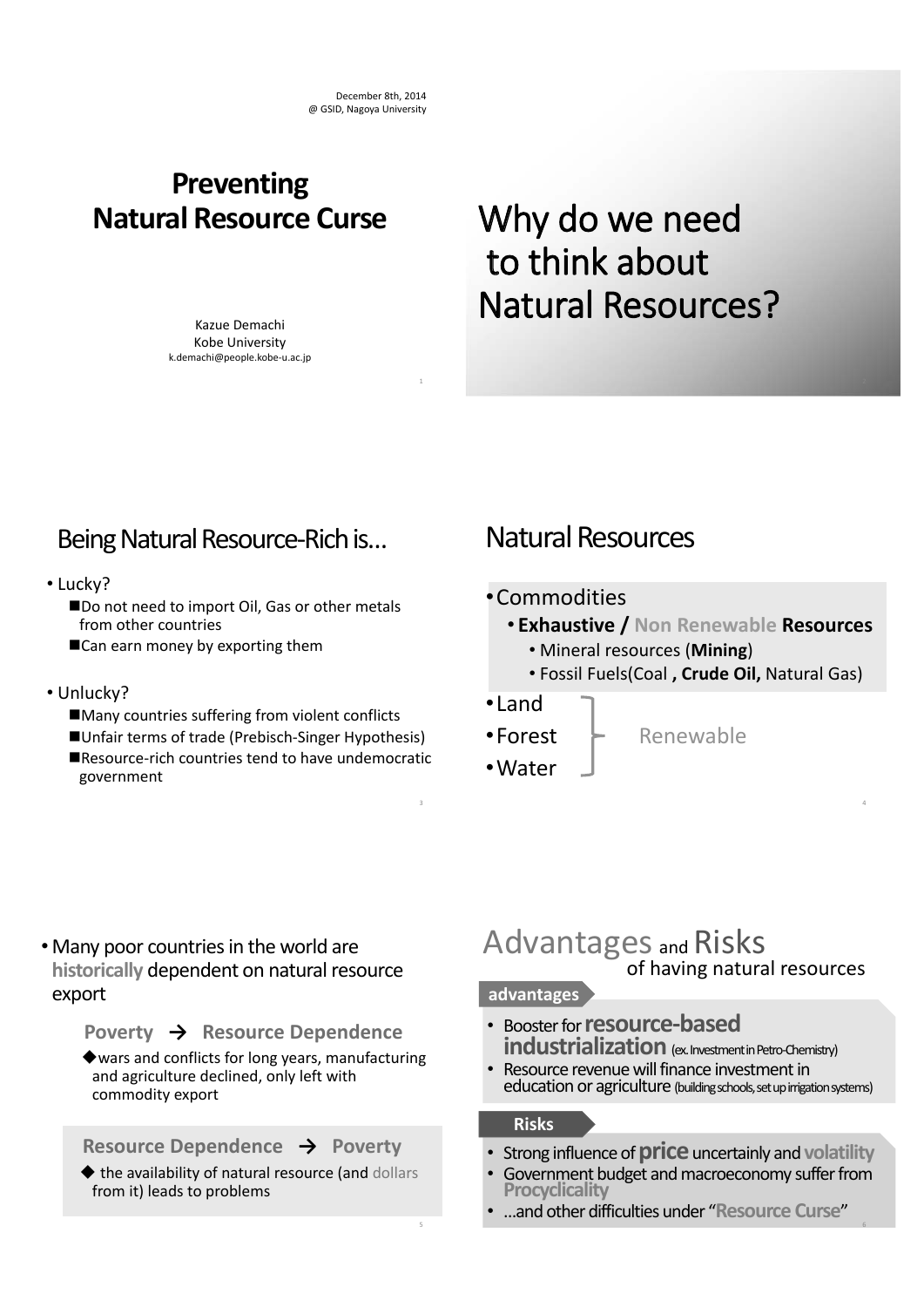## 1.What Is Resource Curse?

### Resource Curse

• historically resource-abundant low income countries tend to experience **lower economic growth** than resource scarce countries

> "Resource Curse" "Oil Curse" "Paradox of Plenty" "Resource Trap"

## Resource Curse 2

•Negative correlation between **commodity export** and per capita **economic growth ratio** between 1970 to 1989

(Sachs and Warner 2001)



<sup>9</sup> Jeffrey Sachs and Andrew Warner (2001) "The Curse of Natural Resources," *European Economic Review* 45: 827-838. 10

2. How Does the Resource Curse Work?

## Mechanisms of "Curse"

- A. Stagnation of other export sectors (manufacturing / agriculture) э **Dutch disease**
- B. Budget deficit and **procyclicality** (increase of government expenditure)
- C. Accumulation of external debt
- D. Current account deficit (increase of imports)
- E. Corruption and undemocratic government
- F. Capital Flight and Low domestic investment
- G. Violent conflicts

8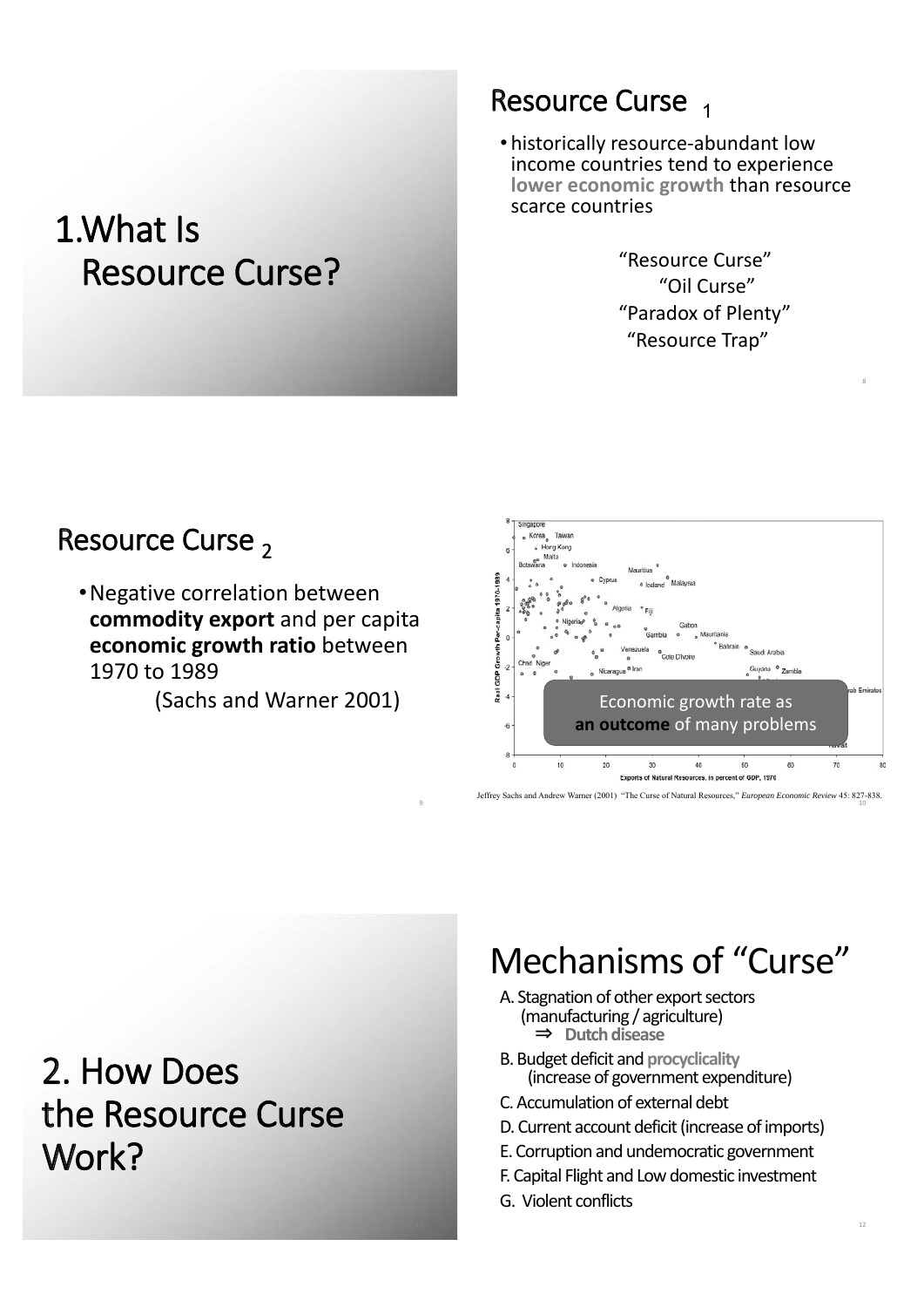### **A.** Stagnation of Export Sector other than Natural Resources

**Dutch Disease**

- Resource Prices denominated in dollar
- Increase of Resource Export means more inflow of foreign currency
- As foreign currency increases, domestic currency appreciates
- Other export sector loses international competitiveness as the currency appreciates
- Other export sectors stagnate Ex.) Nigeria

### Dutch Disease



### Decline of other industries

Nigerian exports



### **B.** Budget Deficit and Procyclicality

### **C.** Accumulation of External Debt

When Resource Price is high

- government increases expenditure as Resource Revenue increases (new projects, new constructions, salary increase)
- Inflow of foreign currency eases payment for imports, thus import increases

• Government revenue decrease When Resource Price falls

- **Example 2 Resource Price falls**<br> **Example 3 Resource the expenditure immediately**<br> **Example 3 Resource immediately cycle**
- Government runs budget deficit  $\triangleright$  Borrowing from domestic banks
	- ¾Borrowing from foreign banks э **debt accumulation** ¾Printing money э **Inflation** tax (seigniorage䠅



## Where this "Cycle" comes from?

•**Prices і World Economic Cycle**

#### •**Volatility of International Prices**

- ◆Sudden Price hike and sudden Price fall
- Difficult (almost impossible) to forecast the movement

 $\rightarrow$  difficult to forecast the government revenue change

16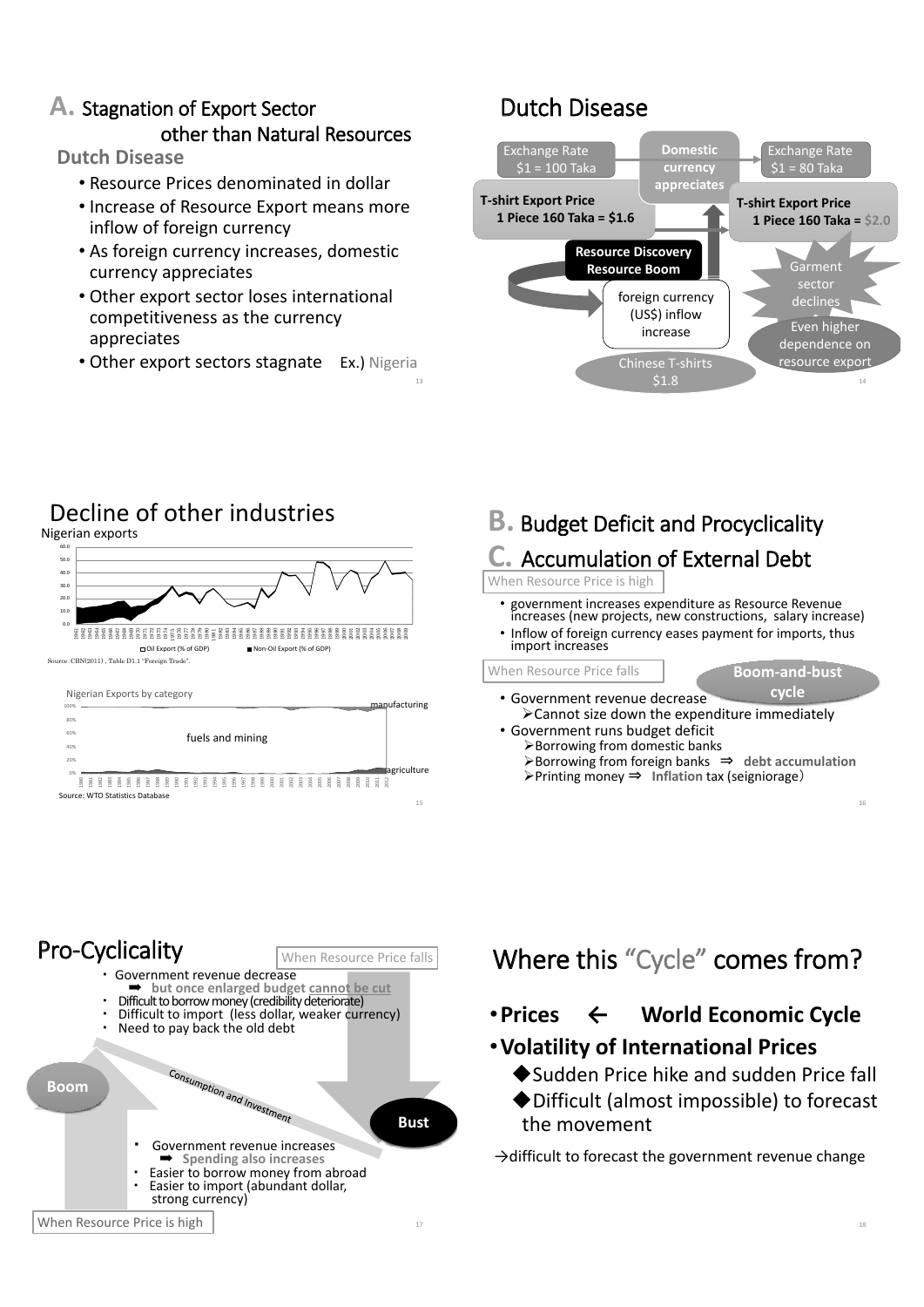#### Crude Oil Prices 1861-2013 US dollars per barrel, world events



**Shale gas "revolution" in North America**



### **D.** Current Account Deficit

#### **Current Account = Export-Import**

- ¾ If **Export > Import**: Current Account Surplus Surplus allocated to domestic or foreign investment
- ¾ If **Export < Import**: **Current Account Deficit** Deficit must be fulfilled through foreign borrowing э **accumulation of foreign debt**

## Investment vs Consumption

- High dependence on Import (due to Dutch disease)
- When Resource Price is high **Consumption** 
	-
	- Increase in Imports ¾High consumption, low saving (Current Account deficit)
	- Increase of **Consumption goods** Import Consumption Goods … Consumed for one time (Food, Alcohol etc.) Capital Goods … Used for domestic production (Machineries etc.)

### E. Corruption and Undemocratic Government

#### • **Resource abundance**

эgovernment does not need to collect **tax**  $\Rightarrow$  no responsibility to be accountable to tax payers

#### •**Undemocratic government**

- $\Rightarrow$  no regal tool to accuse government
	- $\Rightarrow$  weak motivation for citizens to accuse government

### **F.** Capital Flight

- •A few domestic investment opportunity
- •Less trust on

23

- own government policy
- local banks
- value of their own currencies
	- э **Outflow of capital** (**Capital Flight**)

Despite the strong need of capital and investment 22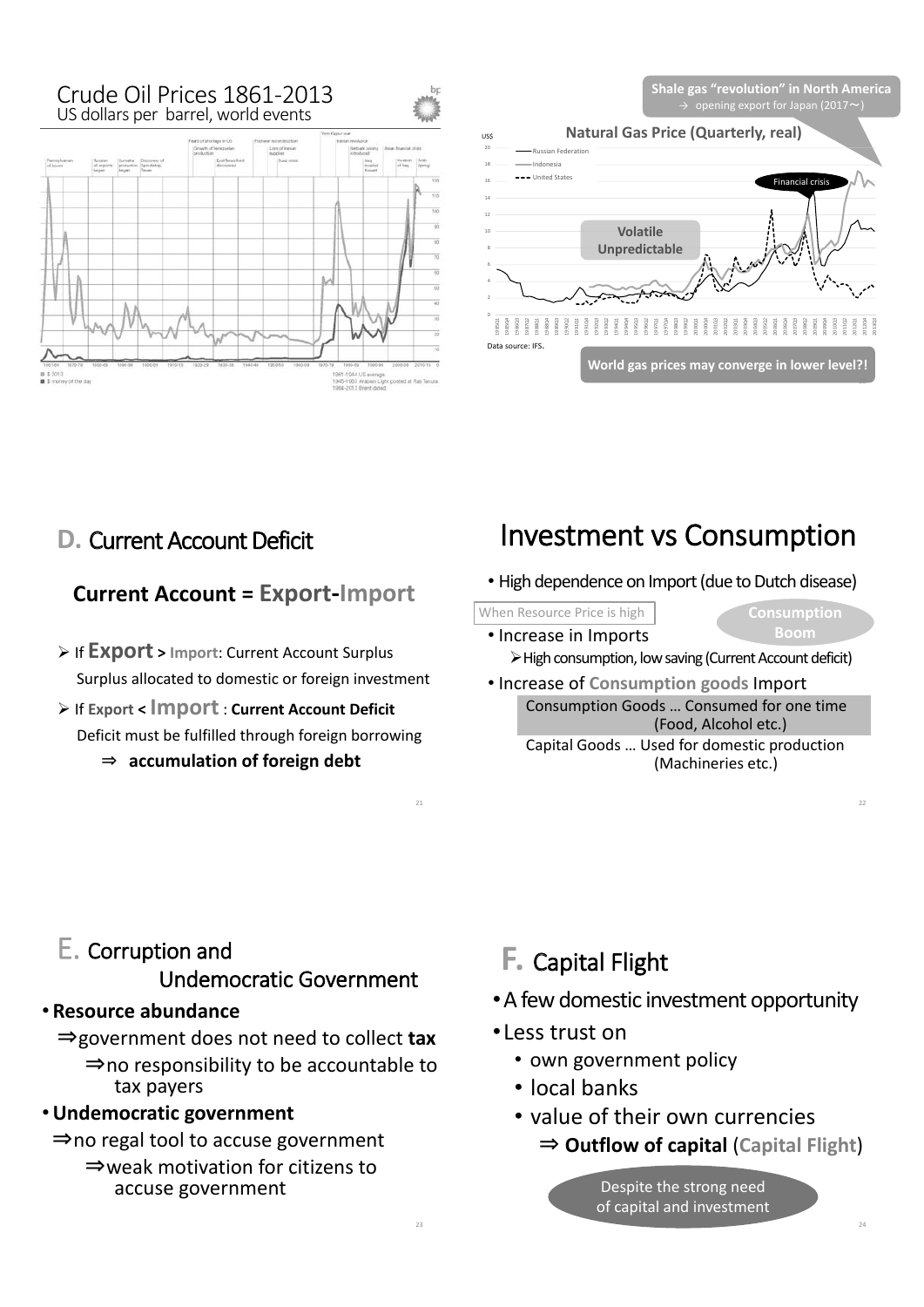### **G.** Violent Conflicts

#### • disputes over rights to control the resources or providing revenue to cover the cost of war

- $\rightarrow$  Natural Resource revenue triggers/prolongs a conflict
	- Over the past 60 years, 40% of civil wars are associated with natural resources
	- since 1990 there have been at least 18 violent conflicts fuelled by the exploitation of natural resources

#### **Other problems associated with** Resource-dependent Economies

- (1) FDI into Manufacturing vs Extractive **Industries**
- (2)High unemployment ratio, increase of youth generation, and widening income gap

26

28

(3)Unsustainable development

## (1) FDI to Extractive Industries

- "FDI is a very important key factor for successful growth in developing countries"
	- … in case of FDI into *manufacturing*.
	- ¾Local employment
	- ¾Technology dissemination through industrial linkage
	- ¾Influence on Human Capital
- FDI into *extractive* sector is…
	- **Capital intensive**: little impact on local employment
	- **High technology**: difficult to be transmitted to local
	- **їnot necessarily growth conducive**

## (2) Income gaps and unstable society

#### **Demographically…**

25

29

- High population growth
- Unstable society with large share of young population

#### **FDI into Extractive Industries…**

- Little job creation in the resource industry
	- **ї high unemployment among youth**
	- **їwidening income gap**
	- **їincreasing risks of criminals, violence and conflicts**

### (3) Unsustainable development

- •Unrenewable nature of metals and fossil fuels
- •Possible technical change and demand shift in the world

3. How Resource Curse Can Be Prevented?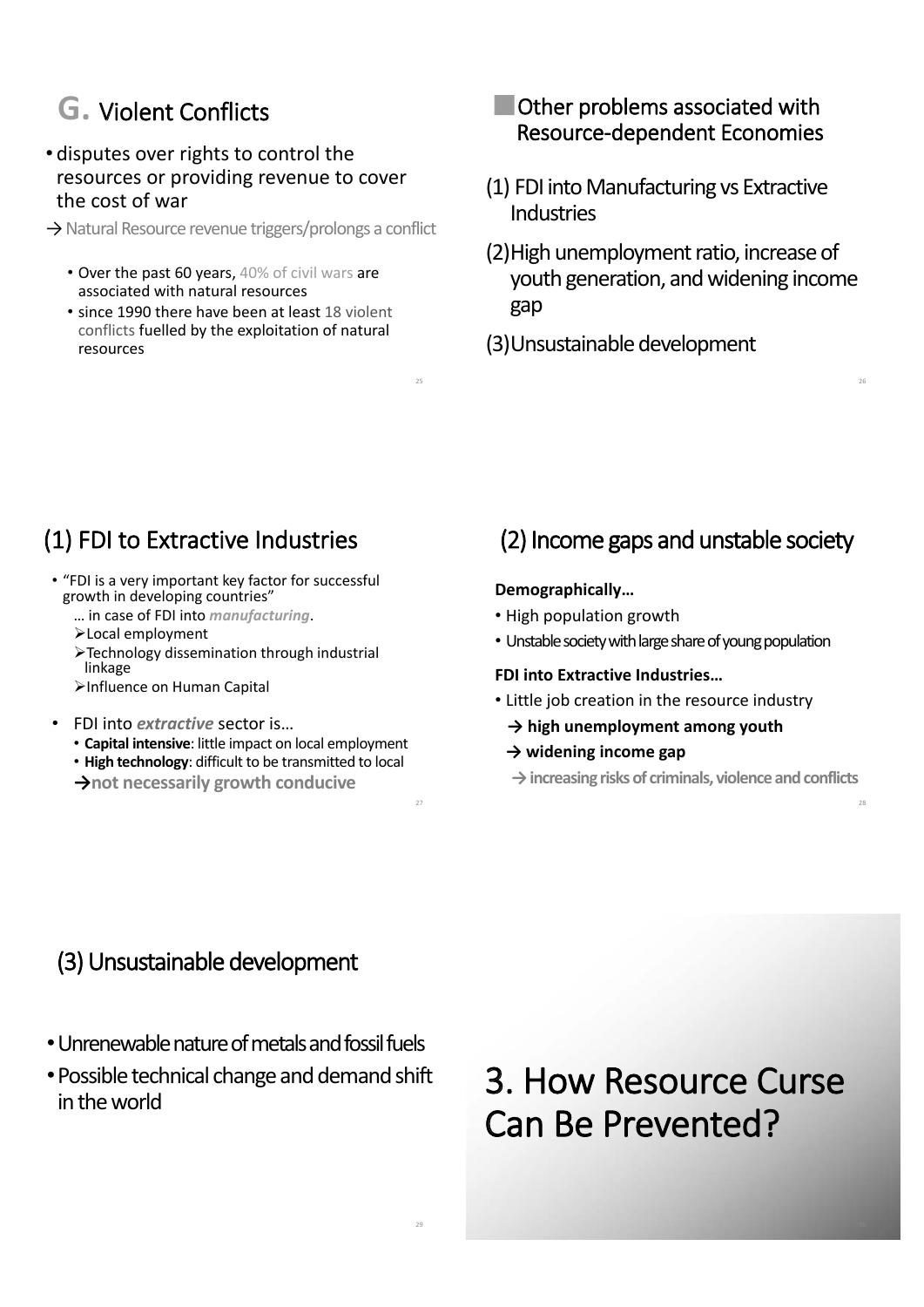### Possible measures

- **A. De-link the Government Expenditure and Resource Revenue**
- **B. Set up Common Fund/Future Generation Fund**
- **C. Implement EITI**
- **D. Promote Domestic Investment**

#### **A.** De-link the Government Expenditure and Resource Revenue Circumvent

- Setting Fiscal Rule on spending  $\triangleright$  Price-based rule
	- $\triangleright$  Expenditure Growth Rule
		- **■** set the ceiling and floor for expenditure growth

psychological problems

32

- Promote independence of Central Bank
- Focus on Non-resource Primary Balance (NRPB)
- Preferential allocation on growth-enhancing and primary spending (education, health etc.)



31

 $\overline{a}$  $\frac{1}{96}$  $\overline{a}$  $\overline{u}$  $25$ 

**Governance of Natural Resource Fund** 

Revenue Watch Institute (2013).

### Setting up Common Funds

#### Aims:

- Buffering for price change and revenue stabilization
- Reserve for future generation (after resource dry up)
- Funding source for public investment

Special skills and experiences required Need specialists on international finances

#### "80% of countries fail to achieve good governance in their extractive sectors"



The Resource Governance Index (RGI) measures the quality of governance in the oil, gas and mining sectors of 58 countries.

*Resource Governance Index 2013*  http://www.revenuewatch.org/rgi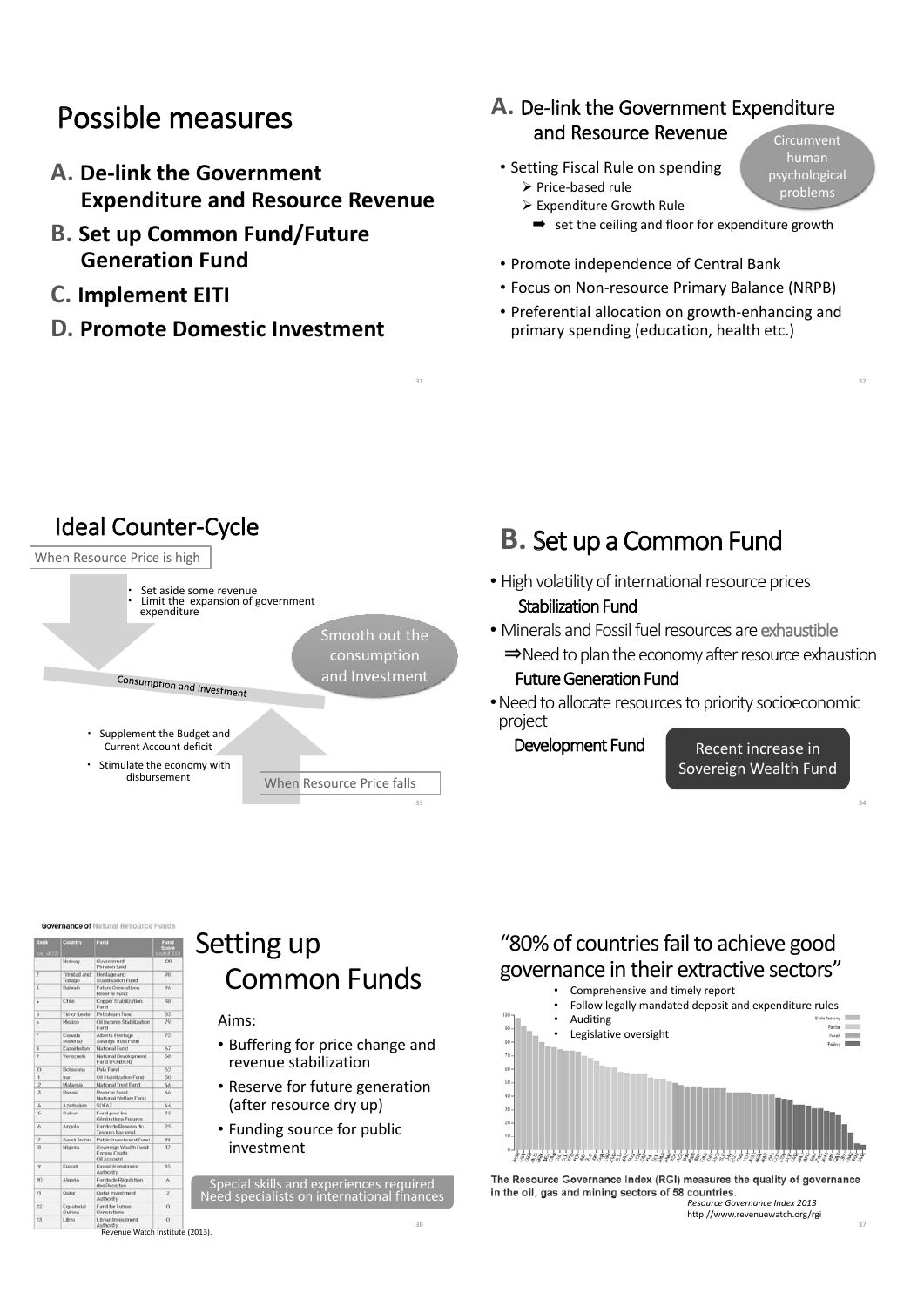### **C.** Implement the EITI

#### • **Extractive Industry Transparency Initiative**

Compliant countries: 29,

including Mozambique, Tanzania, and Zambia

Candidate countries: 17

including Ethiopia and Myanmar

- Objective
	- Increase the government transparency of resource revenue  $\Rightarrow$  accountability to citizens
	- Promote the **transparency** of resource developing foreign companies
- A guideline for Efficient use of Natural Resource Revenue

### The EITI Standard





#### **D.** Promote Domestic Investment

• Current generation is depleting the national wealth, which should be left for future generation, at least in different form

#### **conversion of asset**

- Natural Resource  $\rightarrow$  man-made capital
	- (fund, buildings, infrastructures)

40

 $\rightarrow$  Human Capital (knowledge, culture)



## Nigeria

- Dutch disease
	- Decline of other industries
	- Import-dependent: high consumption
	- Low agricultural productivity: mass food import
- Budget deficit: high government spending and subsidy • debt accumulation
- Insufficient refinery capacity, domestic supply shortage
- Violent conflicts, secession
	- Biafran War, continuous kidnapping by youth armed group
- High government corruption over "resource rent"
	- $\overline{P}$  Ministry of Petroleum Resources $\Leftrightarrow$  national oil company (NNPC)
	- government  $\Leftrightarrow$  transnational companies
	- government  $\Leftrightarrow$  domestic oil venders

## 4. Experiences of Resource-Rich Countries